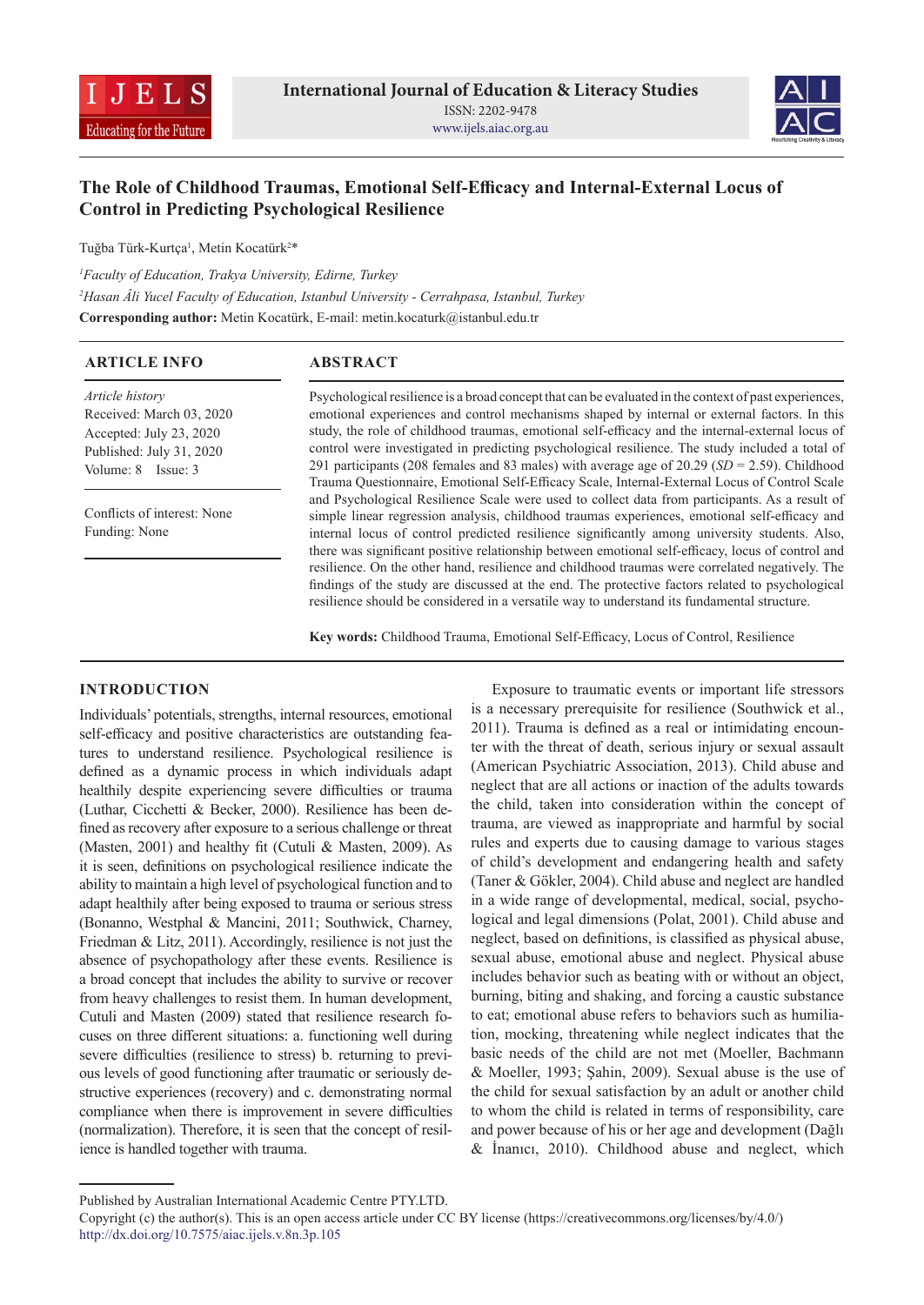constitutes the most important among traumatic experiences, causes more destructive effects than negative experiences such as natural disasters and fire (Lancaster, Melka & Rodrigez, 2009; Şar, 2009). When this situation is evaluated in terms of age, while traumatic experiences cause corrosion for adults on their personalities as their personality is already shaped, repetitive trauma exposure in childhood shapes and distorts the child's personality. The child who is in this state tries to experience some circumstances such as trust, power and control (Herman, 2015). Thus, such traumatic experiences in childhood are constantly processed by being on the agenda of the child and carried to adult life (Şar & Öztürk, 2007). In trauma experience, there is a distinct difference between the situation and the coping capacity of the individual (Fischer & Riedesser, 1999). Some individuals appear to be more successful and use better coping strategies than others in tackling and overcoming these difficulties so that this raises the concept of psychological resilience.

Heller et al. (1999) reviewed the current research literature on the resistance to maltreatment in childhood and adolescence in their study and they stated individuals whose psychological resilience is high also have above-average cognitive abilities, high self-esteem, inner locus of control, external attribution to blame, presence of spirituality, ego resilience and high ego control. One of the comprehensive studies on psychological resilience is the longitudinal study of Werner and Smith (1982), which was based on the observation technique and conducted with more than 200 children living on the island of Kauai in Hawaii. The study indicated that approximately one third of the children were self-sufficient, caring and self-confident. Garmezy (1993) described a number of personal traits that affect resilience in a study of youth with poverty. These features are high social skills, positive peer and adult interaction, high social responsiveness and sensitivity, intelligence, empathy, humor ability, high self-esteem, inner locus of control and critical problem-solving skills.

The socio-demographic environment in childhood can pose risks in many ways. For example, the fact that children living in poor regions are academically sound may lead to a disadvantage in terms of language and literacy. The psychosocial strength of children and their attachment to their parents with stronger ties are important predictors of children's language learning and literacy skills (Maier, Vitiello & Greenfield, 2012). It is possible that children who cannot establish a safe connection with their parents during childhood and experience problematic behaviors by their parents will have difficulties in school life. On the other hand, there are significant positive relationships between the language and literacy skills of children who display positive behavioral, emotional and social attitudes (Peth-Pierce, 2000). In addition, there may be measurable effects on the cognitive functions of children who have not received sufficient cognitive stimuli, neglected and abused. Indeed, the low reading and spelling performance of children is a finding that reflects it (Rees, 2013). Along with the contribution of being psychosocially strong to the academic and literacy dimensions, psychological resilience is also addressed in terms of emotional literacy. Emotional literacy includes skills that include awareness, naming, meaning, and reaction of emotions (Pearson & Wilson, 2008). With the development of both academic and emotional literacy skills, it can be ensured that children are more resilient at a later age. In this regard, the environment in which children are raised and their experiences in childhood become prominent.

In psychological resilience studies, the factors affecting the development of psychological resilience have been tried to be determined and revealed and these factors have been named as "protective factors". Protective factors define situations that reduce or eliminate the impact of risk or difficulty and improve healthy compliance and individual competencies (Masten, 1994). In a study by Werner and Smith (1982), personal qualities and behaviors such as docile temperament, high intelligence, inner locus of control, high self-esteem and strong self-efficacy were defined as protective factors contributing to the development of resilience, even if they are not essential. In addition, the increase of self-esteem and self-efficacy with supportive relationships is emphasized. For this reason, when the emotional climate of the family includes warmth, love, emotional support and structure, it leads the formation of resilience. Besides, emotional intelligence has been found to be an important predictor of psychological resilience (Aydın, 2010). Accordingly, it is evaluated that the emotional self-efficacy levels of individuals based on adverse situations that cause distress, that is their ability to perceive, understand, support and regulate their own and others' emotions would be higher. Emotional self-efficacy, including perception, understanding, support and regulation of emotions, is included in the study since it plays a decisive role in the psychological resilience of the individual.

Petrides and Furnham (2001, 2003) stated that emotional intelligence has two main aspects: emotional intelligence (emotional self-efficacy) as personal characteristics and emotional intelligence (cognitive-emotional ability) as talent. Petrides and Furnham (2003) also marked that emotional self-efficacy includes behavioral tendencies and self-perceptions of the person concerned with emotional functionality. Kirk, Schutte, and Hine (2011) noted that self-perceptions about emotional functionality include emotional self-efficacy, but emotional functionality also includes other aspects of self-perception and other tendencies. Therefore, they put forward that emotional self-efficacy is a feature or quality of emotional intelligence and emotional functionality cannot be considered the same as emotional self-efficacy. Since self-efficacy is an important predictor of functionality specific to a particular area, emotional functionality can also affect the results related to self-efficacy, real emotional processes and harmonious, and incompatible emotional functionality (Kirk, Schutte, & Hine, 2008). Muris (2002) defines emotional self-efficacy as a person's ability to cope with negative emotions. Emotional self-efficacy beliefs are functionalized as individuals' ability to prevent them from negative emotional states (e.g., preventing individuals from irritability, suppressing negative thoughts) or returning to a normal emotional state while experiencing a negative emotional state (e.g. self-indoctrination to achieve a positive attitude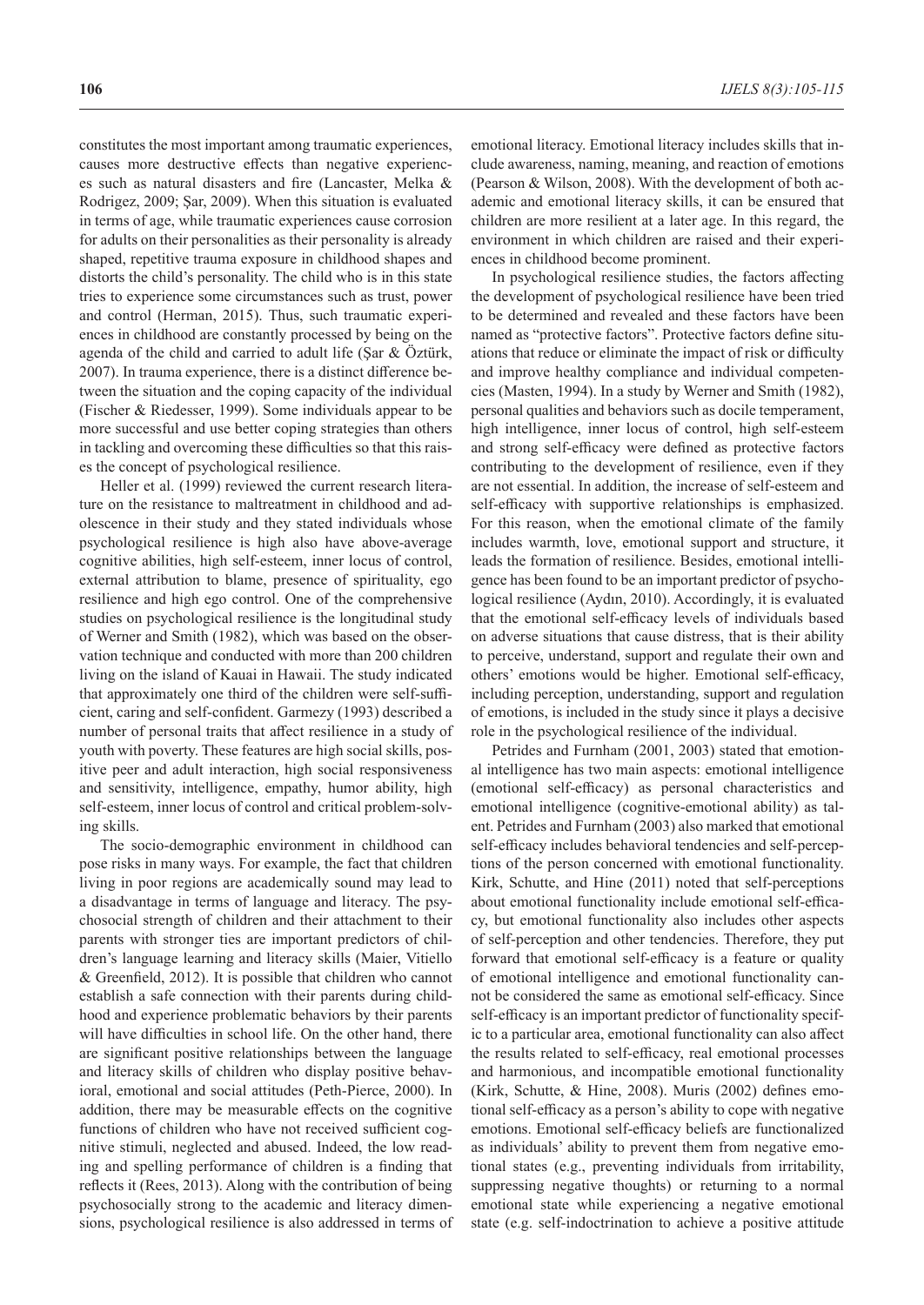or when you are afraid or feel anxious, making oneself calm (Bandura, 1997; Muris, 2002).

Another factor as important as understanding the predictive role of emotional self-efficacy in psychological resilience is the internal locus of control. In studies dealing with psychological resilience, it was stated that one of the personal characteristics affecting resilience is the internal locus of control (Garmezy, 1993; Werner & Smith, 1982) and external control is observed in individuals with low resilience level (Klag & Bradley, 2004; Maddi & Khoshaba, 1994). The locus of control is addressed in the Social Learning Theory developed by Rotter (1954). This theory tries to reconcile two important theoretical approaches-Behavioral Theory and Cognitive Theory-in contemporary psychology. According to the Social Learning Theory, behavior is a function of (1) the signs of success or failure, (2) actualized results and (3) psychological conditions during its formation. The locus of control is related to the expectations developed by these variables regarding the behavior of the person (Dönmez, 1983).

In the social development process, the individuals develop quite consistent expectations about their own behaviors and results of actions, internal and external factors (Alisinanoğlu & Ulutaş, 2000). Rotter (1954) described these expectations as belief in the source of internal or external control, and named the areas as "locus of control" that the powers determining the positive or negative consequences (Dönmez, 1986; Tümkaya, 2001). Thus, people generalize their expectations of the results of their behavior based on one of the two trends. The first is expressed as the general expectation (or belief) that rewards and punishments are largely due to the individuals own actions and that their behavior is more effective than their emergence. This represents "internal control" and so those who possess this belief are described as "internally controlled". The other is the general expectation with rewards and punishments that are applied, governed or supervised by other powers (e.g., God, fate, luck, other people, etc.) so that personal efforts will not be effective in achieving the reward and avoiding punishment and this refers to "external control" and those who possess this belief are described as "externally controlled" (Bozkurt & Harmanlı, 2002; Findley & Cooper, 1983; McIntyre, 1984). Internal control shows the belief that rewards come later depending on the behavior of individuals. Internal control is generally considered a positive feature since it is the result of great effort and success (Durak, 1997). Internally controlled persons act more independently. They have more power to deal with pressures from the environment and the family. They produce more constructive responses in the face of obstacles, have the power to decide on their own, and in case of any failure, they assume full responsibility (Ören, 1991).

Explanations about how children and young people become successful despite risky and abusive experiences are important for preventive studies (Gizir, 2016). Considering that psychological resilience is related to healthy adaptation; whatever experiences people have, they try to maintain their well-being. Addressing protective factors is important for preventive studies at different levels. Therefore, examining the factors affecting psychological resilience has come to the fore as a prominent subject. Thus, these factors theoretically determined are thought to guide practitioners. This study aimed to investigate the role of childhood traumas, emotional self-efficacy and internal locus of control in predicting psychological resilience among university students in the light of the theoretical background mentioned above.

In line with this basic purpose, the research questions that are examined within the scope of the study are given below:

- 1. Do childhood traumas, emotional self-efficacy and internal locus of control predict psychological resilience significantly?
- 2. Is there a significant relationship between sub-dimensions of childhood traumas and psychological resilience?
- 3. Is there a significant relationship between sub-dimensions of emotional self-efficacy and psychological resilience?

#### **METHOD**

## **Research Design**

Correlational research design is used in studies examining the mean differences and relationships between variables (Creswell, 2012). Since this study focuses on the relationships between childhood traumas, emotional self-efficacy, locus of control and psychological resilience, the study was designed with correlational research, which is one of the quantitative research types. The role of childhood traumas, emotional self-efficacy and the locus of internal control will be discussed in predicting psychological resilience.

#### **Participant Characteristics**

This study was conducted with 291 participants, 208 females and 83 males. Participants were determined with the convenience sampling technique for the study. In convenience sampling participants who are voluntary and available for the study are reached (Creswell, 2012). The study group was comprised of voluntary students attending university in Istanbul and Edirne for the main purpose of the research.

#### **Instruments**

In the study, Childhood Trauma Scale (CTQ 28), Emotional Self-Efficacy Scale, Psychological Resilience Scale - III R and Rotter Internal-External Locus of Control Scale were used as data collection tools.

## *Psychological resilience scale - III R*

It was developed by Maddi and Khoshaba (1994), and was adapted to Turkish version by Durak (2002). The scale consists of 12 four-point Likert type items (0 is not true at all, 3 is very accurate). Within the scope of construct validity, the relationship between the total score obtained from the scale and the sub-scale scores and total score of the Multidimensional Social Support Perception Scale, the subscale scores of the Coping Path Scale, the Brief Symptom Inventory total score, and the Life Status Inventory total score of the university students were examined. As a result,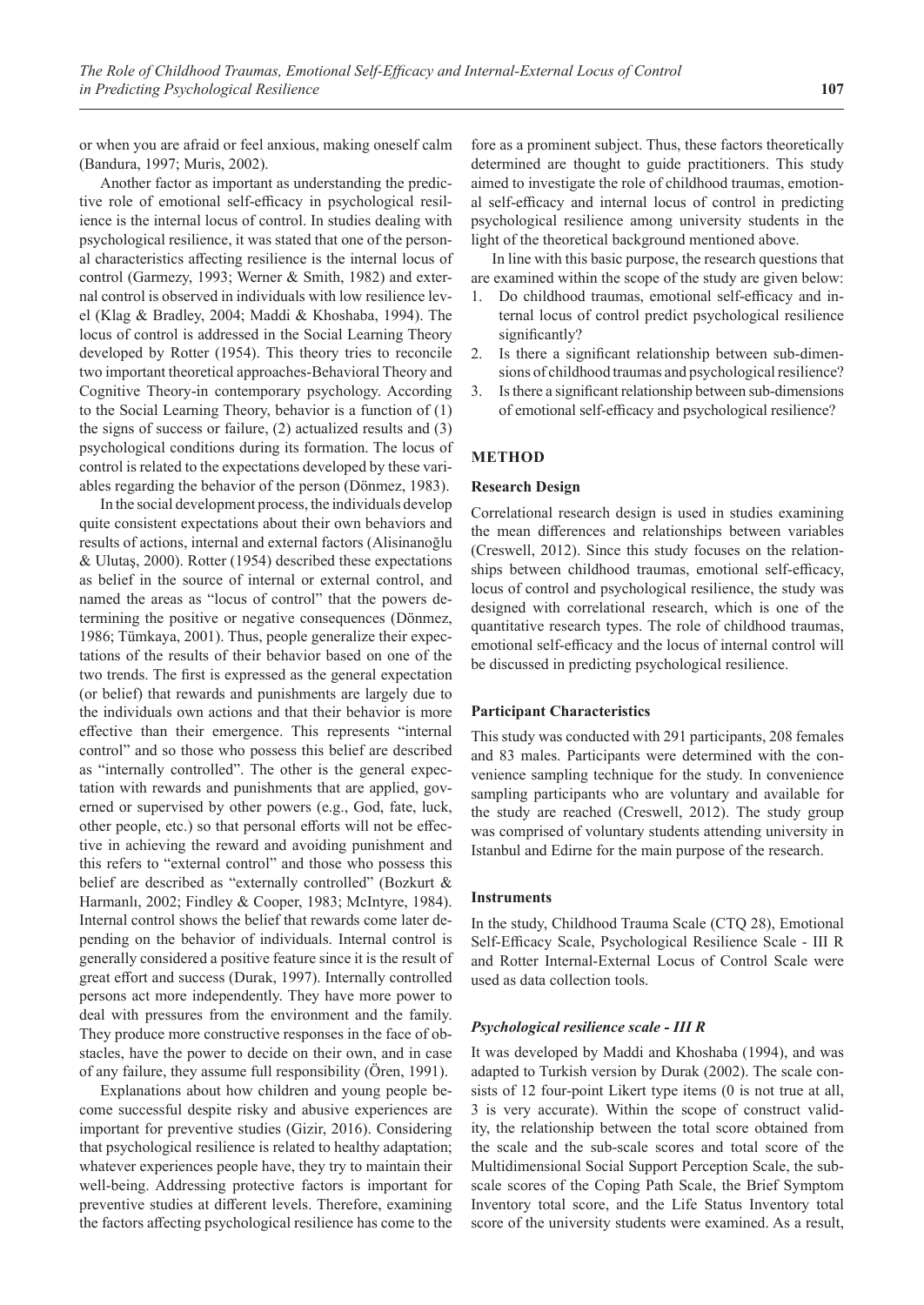it was found that there was a negative relationship between psychological resilience total score and stress symptoms and emotion-oriented coping, a positive relationship with problem-oriented coping and social support perception. For the scale's reliability study, the item total score correlation and the internal consistency coefficient were calculated. Item total score correlations of 6 items of the original scale consisting of 18 items were removed from the scale because they were below .20. Accordingly, the item's total correlation coefficients of the scale vary between .23 and .50. The internal consistency coefficient of the scale was found to be .68 (Durak, 2002).

#### *Childhood trauma scale*

It is a self-report scale for assessing adults' abuse and neglect they experienced during childhood and adolescence. This scale is in short form. The sub-dimensions of scale are minimization, sexual abuse, emotional abuse, physical abuse, physical neglect, emotional neglect. The internal reliability of the scale was calculated as .93. Guttman was found to be .97. The test-retest correlation was .90. For the structural validity of the scale, dissociation relationship was examined and it was found .48, significantly related. Five factors explain 72.5% of the total variance (Şar, Öztürk & İkikardeş, 2012).

#### *Emotional self-efficacy scale*

The initial item pool of the scale was prepared by Kirk, Schutte and Hine (2008) based on the studies of Mayer and Salovey (1997) and Mayer, Salovey and Caruso (2004). It was adapted to Turkish version by Totan, İkiz and Karaca (2010). For the scale, a four-factor structure-sensing emotions, using emotions as supportive of thought, understanding emotions, and organizing emotions- was proposed. The scale consists of 32 five-point Likert type (1 not at all, 5 a lot) items. Cronbach's alpha internal consistency reliability coefficient of the scale is .96. The test-retest internal reliability coefficient performed at two-week intervals was found to be .85. Validity was examined through explanatory and confirmatory factor analysis. Explanatory factor analysis results showed 31.78% of total variance explained and factor loadings of items were above .30. Confirmatory factor analysis results indicated that RMSEA was below .08 and NFI, CFI, IFI and RFI were above .90. (Totan, İkiz & Karaca, 2010).

#### *Rotter internal external locus of control scale*

The Internal-External Locus of Control Scale of Rotter (1966) was adapted to Turkish version by Dağ (1991). There are 29 items in the scale and each item has two options. Six of these items were planned as fillers to hide the purpose of the scale. The remaining 23 items are given 1 point each for their external options. The score that can be obtained from the scale varies between 0-23, and the increase in the score indicates that the belief about locus of external control has increased. The test-retest reliability coefficient of scale was .83. The reliability coefficient of the scale calculated with

KR-20 technique was .68 and the Cronbach alpha internal consistency coefficient was found as .71 (Dağ, 1991).

#### **Procedure and Data Analysis**

The application of the data collection tools used in the study was carried out in the first semester of 2018-2019 school year. The Childhood Trauma Scale (CTQ 28), Emotional Self-Efficacy Scale, Psychological Resilience Scale - III R and Rotter Internal-External Locus of Control Scale used in the study were given to individuals as a single form. Participants were informed about the study before application of the scales. In the application process, forms including missing data were determined and after the application, these forms were removed from the study.

While collecting the research data, the participants were informed verbally and by written form of informed consent within the framework of the principle of voluntary participation and confidentiality. The data were collected both physically and online. The psychological resilience, childhood traumas, emotional self-efficacy and internal-external locus of control levels were determined with the measurement tools used in the study. Firstly, it was determined whether the distribution was normal by testing with the skewness and kurtosis coefficients. Correlations between dependent variable and independent variables were calculated by Pearson's r. As the predictors of psychological resilience, childhood traumas, emotional self-efficacy and internal-external locus of control were examined separately with simple linear regression analysis.

#### **RESULTS**

The mean and standard deviations of the participants' childhood traumas, emotional self-efficacy, internal-external locus of control and psychological resilience scores were calculated by gender. Accordingly, the mean of childhood traumas of females was 32.45 (*SD* = 9.16) and males was 33.06 (*SD* = 7.96). Emotional self-efficacy means were calculated as 119.42 (*SD* = 16.94) for females and  $117.90$  (*SD* = 18.02) for males. The mean of internal-external control focus of females was 12.78 (*SD* = 4.02) and of males was 11.60 (*SD* = 3.20). Looking at the mean scores of psychological resilience, it was found 22.76 (*SD* = 4.54) for females and  $23.11$  (*SD* = 4.50) for males. Means by gender, standard deviations and standard error values of means are given in Table 1.

When distribution of birth order was taken into consideration, 11% of the participants were only children  $(N = 33)$ , 40% were first children ( $N = 117$ ), 29% were middle children  $(N = 84)$  and 20% were last children  $(N = 57)$ . Mean scores and standard deviations by birth order are given in Table 2. Accordingly, in terms of childhood traumas, the mean score of single children was  $30.03$  (*SD* = 6.03), the mean score of the first children was  $31.92$  (*SD* = 8.67), the mean score of the middle children was 33.50 (*SD* = 9.99) and mean score of the last children was 34.30 (*SD* = 8.38). While the emotional self-efficacy mean score of single children was  $119.30$  (*SD* = 13.88), the emotional self-efficacy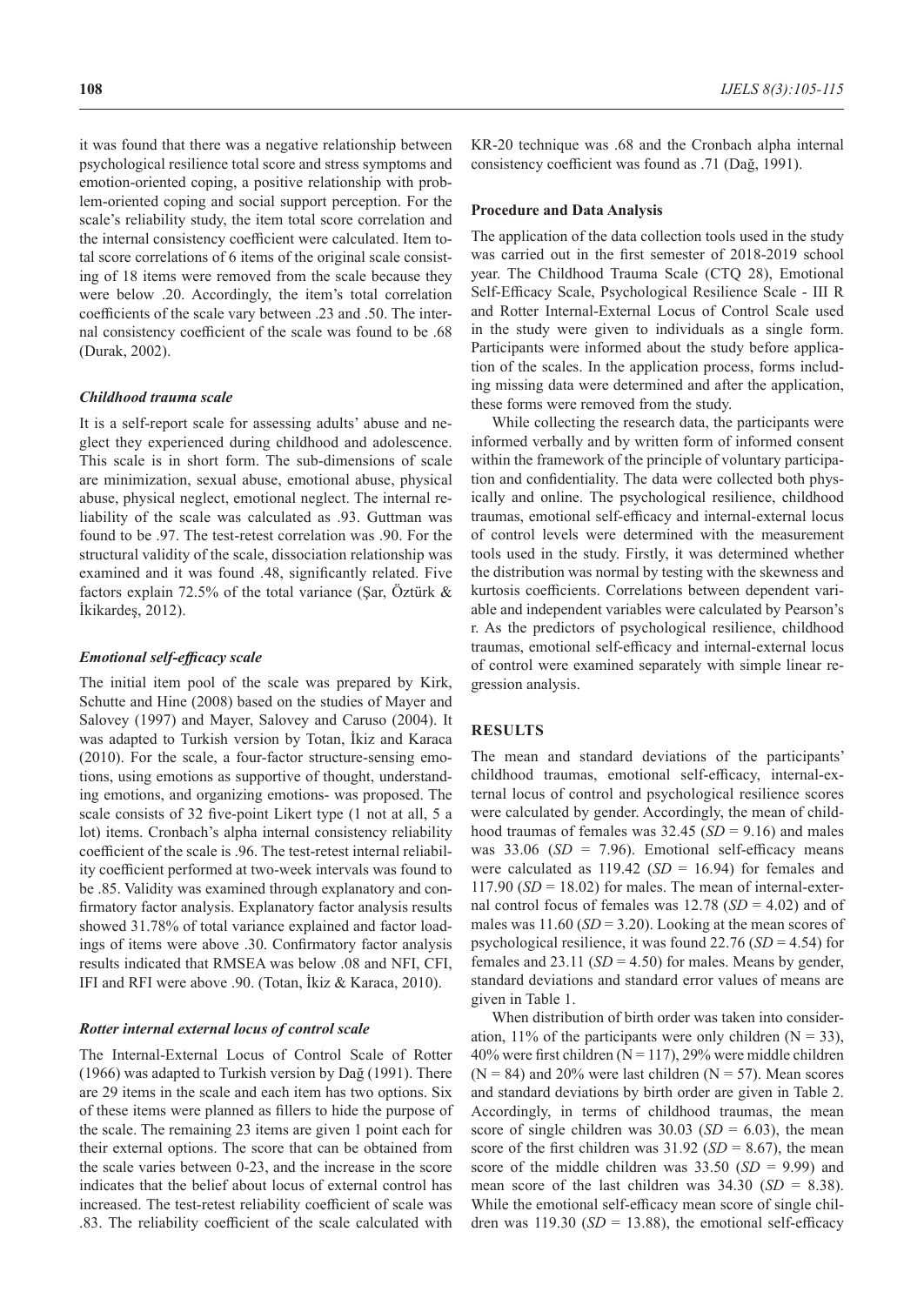| <b>Descriptives</b> | CТ     |        | <b>ESE</b> |         | <b>LOC</b> |        | PR     |             |  |
|---------------------|--------|--------|------------|---------|------------|--------|--------|-------------|--|
|                     | Female | Male   | Female     | Male    | Female     | Male   | Female | <b>Male</b> |  |
| N                   | 208    | 83     | 208        | 83      | 208        | 83     | 208    | 83          |  |
| $\boldsymbol{M}$    | 32.452 | 33.060 | 119.423    | 117.904 | 12.779     | 11.602 | 22.755 | 23.108      |  |
| SE of M             | 0.635  | 0.873  | 1.175      | 1.978   | 0.279      | 0.351  | 0.315  | 0.494       |  |
| <b>SD</b>           | 9.163  | 7.958  | 16.942     | 18.017  | 4.020      | 3.197  | 4.539  | 4.505       |  |

**Table 1.** Means, standard deviation and standard error of mean of childhood trauma scale, emotional self-efficacy scale, locus of control scale and psychological resilience scale according to gender

N: Sample size, M: Mean, SEM: Standard error of mean, SD: Standard deviation, CT: Childhood trauma, ESE: Emotional self-efficacy, LOC: Locus of control, PR: Psychological Resilience

**Table 2.** Mean, standard deviation and standard error of mean of childhood trauma scale, emotional self-efficacy scale, locus of control scale and psychological resilience scale according to birth order

| <b>Variable</b> | <b>Birth order</b> | N   | M       | <b>SD</b> | SE of $M$ |
|-----------------|--------------------|-----|---------|-----------|-----------|
| <b>CT</b>       | Only child         | 33  | 30.030  | 6.028     | 1.049     |
|                 | First child        | 117 | 31.915  | 8.671     | 0.802     |
|                 | Middle child       | 84  | 33.500  | 9.986     | 1.090     |
|                 | Last child         | 57  | 34.298  | 8.375     | 1.109     |
| <b>ESE</b>      | Only child         | 33  | 119.303 | 13.878    | 2.416     |
|                 | First child        | 117 | 119.838 | 16.343    | 1.511     |
|                 | Middle child       | 84  | 119.083 | 19.554    | 2.133     |
|                 | Last child         | 57  | 116.930 | 17.403    | 2.305     |
| LOC             | Only child         | 33  | 12.545  | 3.606     | 0.628     |
|                 | First child        | 117 | 12.060  | 3.833     | 0.354     |
|                 | Middle child       | 84  | 13.405  | 3.837     | 0.419     |
|                 | Last child         | 57  | 11.754  | 3.781     | 0.501     |
| <b>PR</b>       | Only child         | 33  | 23.333  | 3.902     | 0.679     |
|                 | First child        | 117 | 23.009  | 4.135     | 0.382     |
|                 | Middle child       | 84  | 22.321  | 4.934     | 0.538     |
|                 | Last child         | 57  | 23.053  | 5.016     | 0.664     |

N: Sample size, M: Mean, SEM: Standard error of mean,

SD: Standard deviation, CT: Childhood trauma, ESE: Emotional self-efficacy, LOC: Locus of control, PR: Psychological Resilience

mean score of the first children was  $119.84$  (*SD* = 16.34), it was  $119.08$  ( $SD = 19.55$ ) for middle children and it was 116.93  $(SD = 17.40)$  for the last children. For internal-external locus of control, the mean score of only children was 12.55  $(SD = 3.61)$ , the mean score of the first children was 12.06 ( $SD = 3.83$ ), the mean score of middle children was 13.41  $(SD = 3.84)$  and the mean score of the last children was 11.75 (*SD* = 3.78). In addition, psychological resilience mean score of single children was 23.33 (*SD* = 3.90), of the first children was  $23.01$  (*SD* = 4.14), of the middle children was 22.32 (*SD* = 4.93) and of the last children was 23.05  $(SD = 5.02)$ .

There are assumptions to be met in order to calculate simple linear regression analysis and Pearson correlation coefficient. The assumptions of regression analysis are sample size, linearity, normal distribution, homoscedasticity, multicollinearity, autocorrelation and independence of observation (Field, 2013). The sample size is an important issue to increase the reliability of the regression analysis. It was decided with the help of the formula  $(50 + 8 \text{ x in}$ dependent variables) that the sample size was sufficient (Tabachnick & Fidell, 2013). Considering 3 independent variables and 9 sub-dimensions of these variables within the scope of the study, this assumption was provided. Then, the normality of the distribution was tested with skewness kurtosis coefficients (Table 3). Since the coefficients obtained were between -3 and +3, the scores showed a normal distribution. After that, it was checked whether multicollinearity assumption is achieved with Tolerance and VIF values. The VIF value was found to be below 10 and the Tolerance value was above 0.1, and the assumption that there was no connection between the independent variables was thus provided. Distributions were examined with scatter plots and it was determined that assumptions of linearity, normal distribution, homoscedasticity were provided. Relations between dependent variable and independent variable were examined with Pearson's r and it was found that these relations are linear. It was decided by looking at the Durbin Watson coefficient that the errors were independent from each other. It was observed that the Durbin Watson test result was around 2 and there was no autocorrelation between the errors.

Within the context of the study, the relationship between psychological resilience and childhood traumas, emotional self-efficacy and internal-external locus of control was investigated. Correlation coefficients between the dependent variable and independent variables were examined with Pearson's r and whether the independent variables predicted psychological resilience was tested by simple linear regression analysis. The findings are as follows:

There was a low negative correlation between psychological resilience and childhood traumas ( $r = -0.28$ ,  $p < .001$ ). Based on this result, it can be stated that as childhood traumas increase, psychological resilience decreases. There was a moderate negative relationship between psychological resilience and internal-external locus of control  $(r = -0.48,$  $p$  <.001). This shows that as internal locus of control increases, psychological resilience increases. Finally, there was a moderate positive relationship between psychological resilience and emotional self-efficacy  $(r = 0.51, p \le 0.01)$ . With this result, it can be said that as emotional self-efficacy increases, psychological resilience increases.

Childhood traumas consist of physical neglect, physical abuse, emotional neglect, emotional abuse and sexual abuse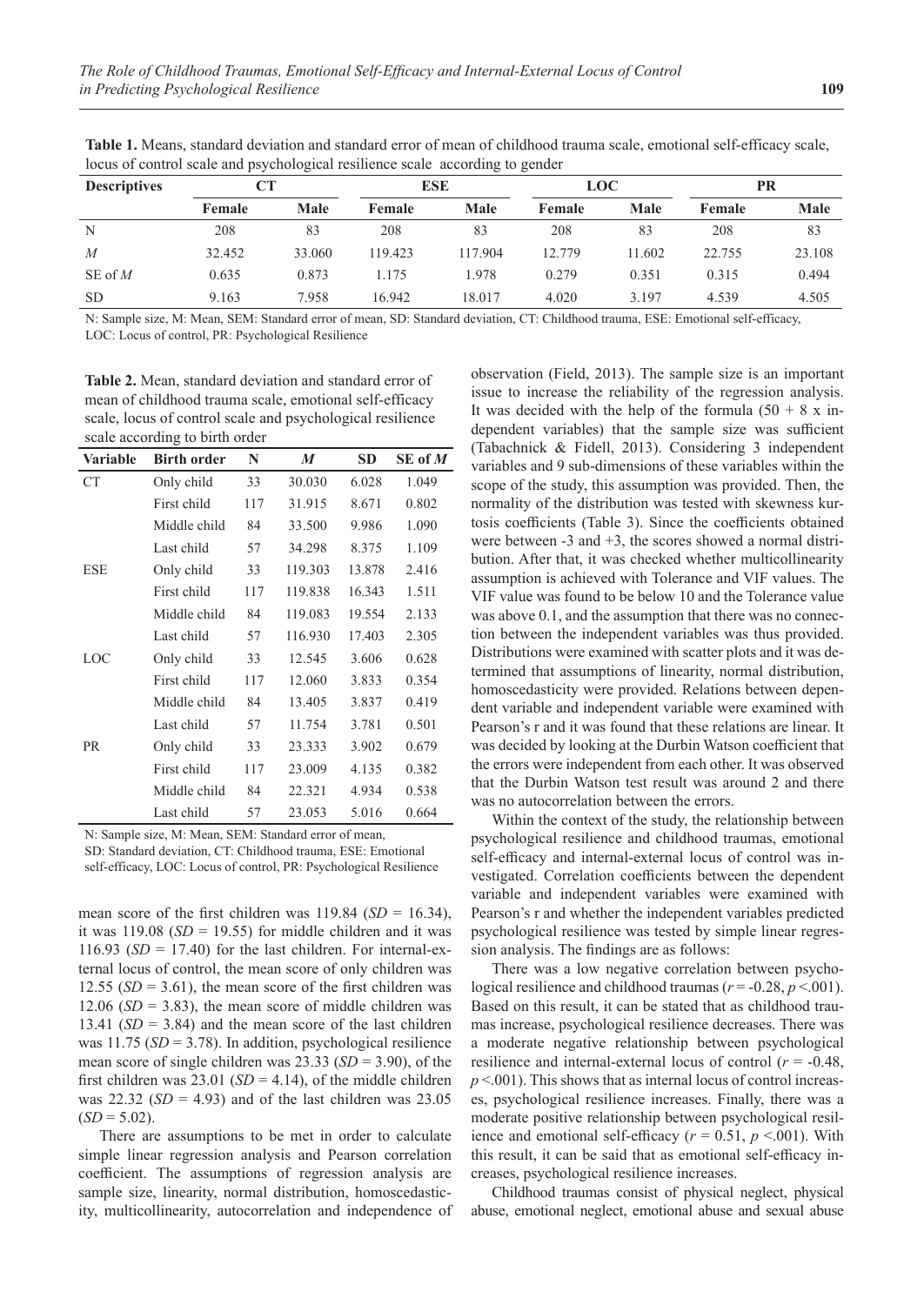sub-dimensions and the total score indicates the frequency of childhood trauma. Childhood traumas significantly predicted psychological resilience ( $\mathbb{R}^2 = .08$ ,  $F_{(1,289)} = 24.47$   $p < .001$ ,  $\beta$  = -.28, *t* = -4.95). Also, it was observed that the emotional neglect sub-dimension of childhood traumas predicted psychological resilience significantly. Other sub-dimensions were not variables that predicted psychological resilience separately. Simple linear regression analysis findings related to childhood traumas and their sub-dimensions are presented in Table 4.

Another independent variable that predicts psychological resilience significantly was emotional self-efficacy (*R*2 = .26, *F* (*1*,289) = 99.69 *p* <.001, β = .51, *t* = 9.98). There were four sub-dimensions of emotional self-efficacy. These were organizing emotions, understanding emotions, using emotions as supportive of thought, and perceiving emotions. Organizing

**Table 3.** Skewness and kurtosis coefficients, tolerance and VIF values, and Durbin Watson statistic of the variables

| <b>Descriptives</b>        | CT    | <b>ESE</b> | LOC      | <b>PR</b> |
|----------------------------|-------|------------|----------|-----------|
| N                          | 291   | 291        | 291      | 291       |
| <b>Skewness</b>            | 2.253 | $-0.055$   | 0.015    | $-0.445$  |
| SE of skewness             | 0.143 | 0.143      | 0.143    | 0.143     |
| Kurtosis                   | 2.994 | $-0.206$   | $-0.318$ | 0.447     |
| SE of kurtosis             | 0.285 | 0.285      | 0.285    | 0.285     |
| Tolerance                  | 0.950 | 0.875      | 0.916    |           |
| VIF                        | 1.053 | 1.143      | 1.092    |           |
| Durbin Watson<br>Statistic | 1.637 | 1.875      | 2.054    |           |

N: Sample size, M: Mean, SEM: Standard error of mean,

SD: Standard deviation, CT: Childhood trauma, ESE: Emotional self-efficacy, LOC: Locus of control, PR: Psychological Resilience emotions, using emotions as supportive to thought and understanding emotions significantly predicted psychological resilience among these four sub-dimensions. Simple linear regression analysis results on emotional self-efficacy and psychological resilience are given in Table 5.

When the relationships between psychological resilience and internal-external locus of control are examined; psychological resilience increases as the locus of internal control increases. In addition, internal-external locus of control was found to predict psychological resilience significantly (R2 = .23, *F (1,289)* = 85.77 *p* <.001, *β* = -.48, *t* = -9.26) (Table 6).

# **DISCUSSION**

In this study, the role of childhood traumas, emotional self-efficacy and internal-external locus of control on predicting psychological resilience were investigated. According to the results obtained, all variables were found to be significantly associated with psychological resilience. According to the results of the regression analysis, childhood traumas, emotional self-efficacy and internal-external locus of control predicted psychological resilience significantly.

In the related literature, similar to this study, there was a negative relationship between childhood traumas and psychological resilience (Akyıl, 2019; Aydın, 2018; Bindal, 2018; Küçük, 2019). Two of the most important factors in the development of psychological resilience of children are dimensions that include adequate level of warmth and appropriate control attitudes (MacDermid et al., 2008). In this regard, positive childhood experiences are effective in the formation and development of psychological resilience. On the other hand, it is known that individuals exposed to

**Table 4.** Linear regressions between psychological resilience and childhood trauma experiences and their factors

| $\tilde{\phantom{a}}$ |      | . .<br>$\overline{\phantom{a}}$ | $\tilde{}$ |        |          |              |             |          |        |
|-----------------------|------|---------------------------------|------------|--------|----------|--------------|-------------|----------|--------|
| Variable              | R    | $\mathbb{R}^2$                  | $\bm{F}$   | D      |          | $SE$ $\beta$ | St. $\beta$ |          | p      |
| Model                 | 0.28 | 0.08                            | 24.471     | < 0.01 |          |              |             |          |        |
| Childhood trauma      |      |                                 |            |        | $-0.143$ | 0.029        | $-0.279$    | $-4.947$ | < 0.01 |
| Factors               | 0.31 | 0.10                            | 6.246      | < 0.01 | 26.467   | 1.192        |             | 22.205   | < 0.01 |
| Emotional abuse       |      |                                 |            |        | $-0.183$ | 0.133        | $-0.109$    | $-1.373$ | 0.171  |
| Physical abuse        |      |                                 |            |        | $-0.194$ | 0.226        | $-0.058$    | $-0.860$ | 0.390  |
| Emotional neglect     |      |                                 |            |        | $-0.271$ | 0.085        | $-0.235$    | $-3.193$ | 0.002  |
| Physical neglect      |      |                                 |            |        | 0.200    | 0.175        | 0.075       | 1.143    | 0.254  |
| Sexual abuse          |      |                                 |            |        | $-0.028$ | 0.114        | $-0.016$    | $-0.245$ | 0.807  |
|                       |      |                                 |            |        |          |              |             |          |        |

Another independent variable that predicts psychological resilience significantly was emotional self-efficacy ( $R^2 = .26$ ,  $F_{(1,289)} = 99.69$ ) *p* <.001, *β* = .51, *t* = 9.98)

| <b>Table 5.</b> Linear regressions between psychological resilience and emotional self-efficacy and their factors |  |  |  |  |  |  |
|-------------------------------------------------------------------------------------------------------------------|--|--|--|--|--|--|
|-------------------------------------------------------------------------------------------------------------------|--|--|--|--|--|--|

| <b>Variable</b>                   | R    | $\mathbb{R}^2$ | F      |        |       | $SE$ $\beta$ | St. $\beta$ |       |        |
|-----------------------------------|------|----------------|--------|--------|-------|--------------|-------------|-------|--------|
| Model                             | 0.51 | 0.26           | 99.685 | < 0.01 | 7.040 | 1.601        |             | 4.398 | < 0.01 |
| Emotional self-efficacy           |      |                |        |        | 0.133 | 0.013        | 0.506       | 9.984 | < 0.01 |
| Factors                           | 0.52 | 0.27           | 34.559 | < 0.01 | 7.361 | 1.548        |             | 4.755 | < 0.01 |
| Using emotions to support thought |      |                |        |        | 0.224 | 0.073        | 0.244       | 3.071 | 0.002  |
| Regulation of emotions            |      |                |        |        | 0.159 | 0.069        | 0.180       | 2.307 | 0.022  |
| Understanding of emotions         |      |                |        |        | 0126  | 0.061        | 0.152       | 2.066 | 0.040  |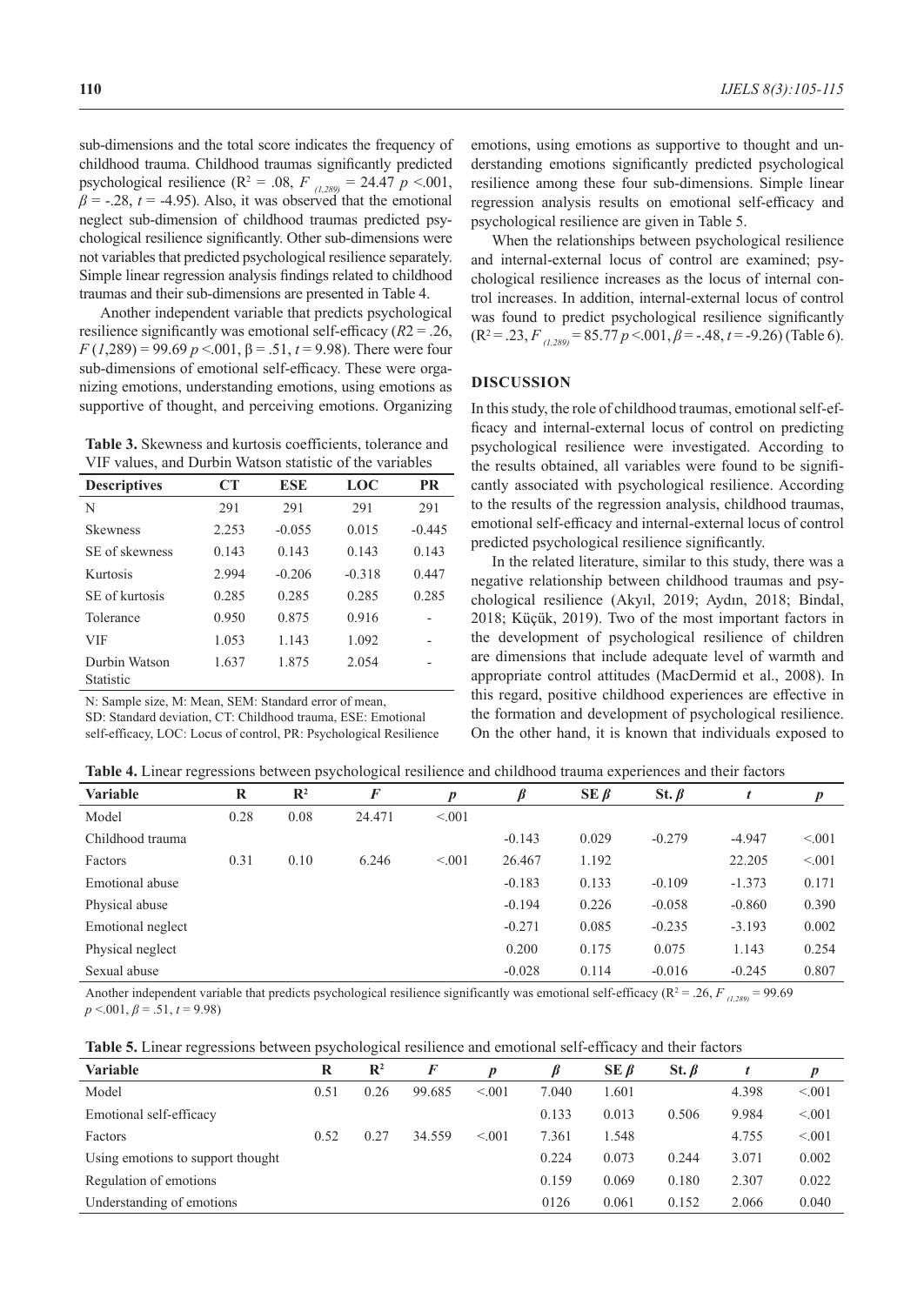| .                |      |                |        |                 |          |                        |             |          |                |
|------------------|------|----------------|--------|-----------------|----------|------------------------|-------------|----------|----------------|
| <b>Variable</b>  |      | D <sub>2</sub> |        |                 |          | SE<br>$\mathbf{\beta}$ | St. $\beta$ |          |                |
| Model            | 0.48 | 0.23           | 85.777 | $\epsilon$ .001 | 29.878   | 0.793                  |             | 37.663   | 0.001          |
| Locus of control |      |                |        |                 | $-0.564$ | 0.061                  | $-0.478$    | $-9.262$ | $\lesssim 001$ |

**Table 6.** Linear regressions between psychological resilience and internal-external locus of control

physical, emotional and sexual abuse in childhood exhibit ongoing dysfunctional behaviors in later ages. Therefore, effective treatment programs need to address family functionality and maltreatment for children (Finkelstein et al., 2005). One of the permanent factors that negatively affect children's psychological resilience is the maltreatment of primary caregivers or parents towards their children. It is known that parents who exhibit these behaviors generally have one of mental health diseases, have problems in marriage or have a history of abuse (Luthar, 2006).

On the other hand, it has been found in findings of different studies that children, who have been abused and neglected, develop psychological resilience (Collishaw et al., 2007; McGloin & Widom, 2001). Psychological resilience moderates the relationship between emotional neglect and childhood psychiatric symptoms (Campbell-Sills, Cohan & Stein, 2006; Wingo et al., 2010). When we look at the definition of psychologically resilient person, resistant individuals are those who are exposed to trauma and significant stress sources, but who are able to adapt well despite traumatic experiences (Bonanno et al., 2006; Masten, 2001; Southwick et al., 2011). For this reason, psychological resilience is considered as a protective factor against behavioral disorders due to trauma (Almedom, 2008; Yehuda, 2004). Some children who are exposed to trauma in childhood may have almost no symptoms in the following years. In addition, children with relatively less intensive trauma may show more symptoms in the following years. In this trauma-induced diversity, psychological resilience can be a prominent protective factor (Hornor, 2017). Therefore, the finding related to predicting the psychological resilience of childhood traumas obtained from this study supports this situation.

Improving the psychological resilience of individuals provide benefit for their behavioral, emotional and social experiences, as well as its effects on academic, language skills and literacy. Especially when positive childhood experiences are considered as a condition that improves psychological resilience, it is possible for these people to acquire various skills in terms of literacy. As a matter of fact, adults with reading difficulties may experience many difficulties in areas such as life satisfaction, social satisfaction and self-satisfaction as their levels of resilience decrease (Stack-Cutler, Parrila & Torppa, 2014). It is emphasized that even if they experience the accompanying difficulties such as divorce of their parents in their own lives, young people who can demonstrate psychological resilience can overcome academic difficulties (Mulholland et al., 1991). Psychological resilience should be brought to the agenda as an important concept that has a healing effect on the development of children at potential risk in terms of school success, education and literacy.

Another finding obtained from this study is that psychological resilience is positively correlated with emotional self-efficacy and emotional self-efficacy predicts psychological resilience. Emotional self-efficacy is considered as one of the two basic aspects of emotional intelligence in the literature (Petrides & Furnham, 2001, 2003). The sub-dimensions of emotional intelligence (emotional expression, emotional self-awareness, emotional self-control, and emotional self-management) play an important role in psychological resilience against negative experiences (Armstrong, Galligan & Critchley, 2011). In the relationship established with the environment, perception and interpretation of emotions and the regulation of emotions according to the situation in various contexts can be evaluated as the factors that develop and improve psychological resilience in this study. Similarly, in studies conducted with university students, emotional intelligence is an important predictor of psychological resilience, and individuals with high emotional intelligence have high levels of psychological resilience (Aydın, 2010; Malak, 2011; Özözen-Danacı & Pınarcık, 2017). In the study of Liu, Wang and Lü (2012) examining the relationship between emotional intelligence, life satisfaction and psychological resilience among university students, there is a significant and positive relationship between emotional intelligence and life satisfaction and psychological resilience is determined to mediate emotional intelligence and balance. Sensing, understanding, using and organizing emotions as supportive of thoughts reflect emotional self-efficacy and these elements should be evaluated as structures that improve individuals' psychological resilience.

In various studies on the relationship between resilience and locus of control, it is found resilience level of individuals with internal locus of control is higher compared to individuals with external locus of control (Duncan, 2013; Gizir, 2004; Karaırmak & Siviş-Çetinkaya, 2011). Kieffer (1984) has associated the perception of internal locus of control with empowerment. As the perception of internal locus of control over individuals' life increases, the individual can feel more resilient. In addition, people with strong control believe that they can positively affect the results that may arise with their efforts and are unlikely to feel weak (Maddi & Hightower, 1999). Therefore, one of the effective personal sources of psychological resilience is internal locus of control (Holaday & McPhearson, 1997) Therefore, the individuals with high internal locus of control are expected to have high psychological resilience.

#### **CONCLUSION**

In this research, it was found that psychological resilience was predicted by childhood traumas, emotional self-efficacy and locus of control. In addition to this main finding, there were significant relationship between independent variables and psychological resilience. Firstly, the childhood trauma was correlated to psychological resilience significantly and negatively. Also, there were significant and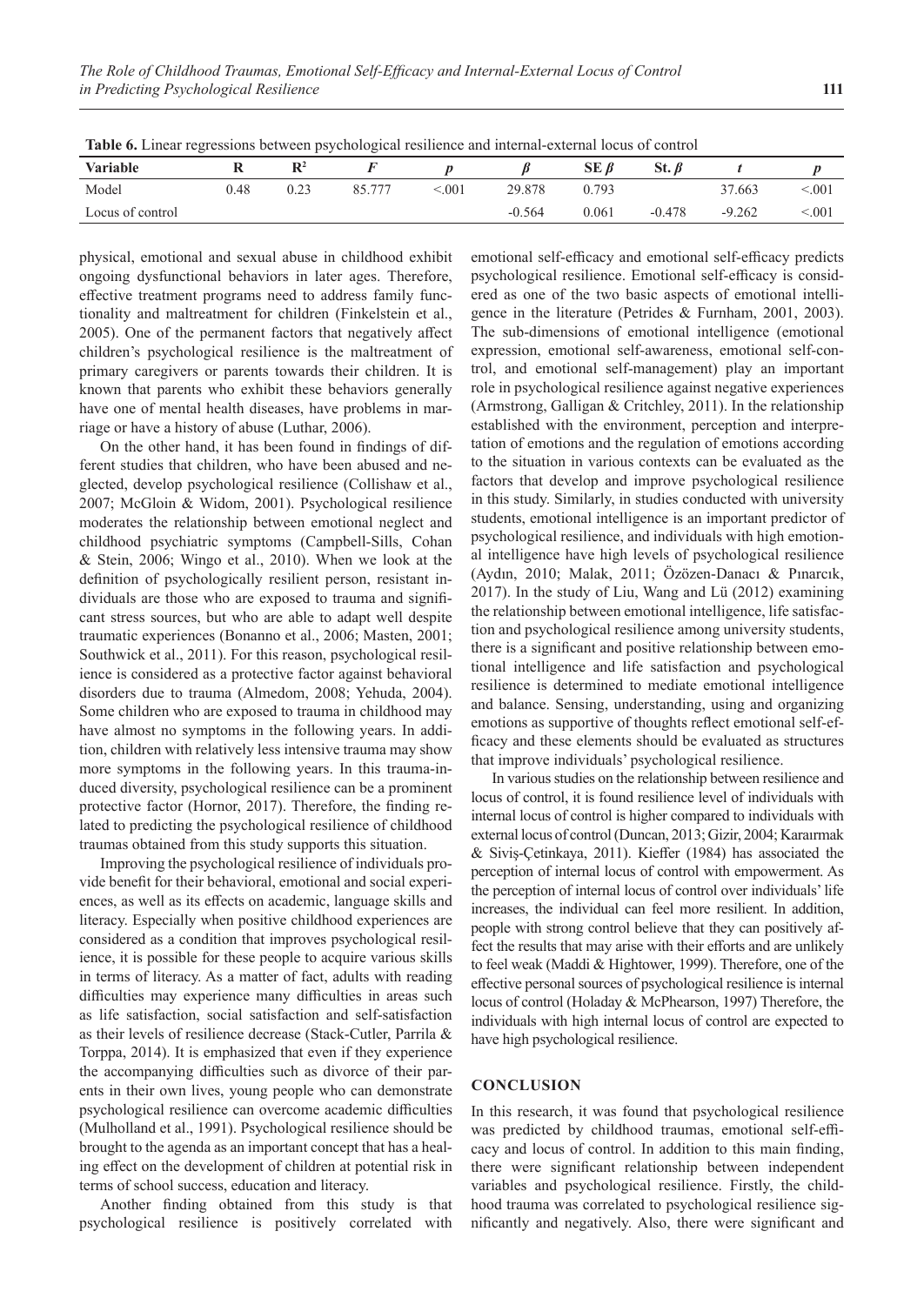negative correlation between external locus of control and psychological resilience. On the other hand, psychological resilience was significantly and positively correlated to emotional self-efficacy.

This study has some limitations. First, the majority of the study group was female participants. Therefore, it can be said that the study did not show equal representation power in terms of gender. Another limitation is that the sample consists of university students. Therefore, the results obtained from the study can be generalized to groups with similar characteristics, but may not include students who do not attend university in the same age group. Taking this into consideration, similar studies to be carried out in the future can be divided into a sample group as a group attending and not attending the university. Another limitation of the study is that only self-report scales were used to identify childhood traumas. In the study, other data sources were not used to determine these experiences. Due to the backward questioning of these experiences in childhood, there may be factors such as suppression and forgetting, but the questions may be partially answered due to social prejudices and stigmatization. However, although it is not possible to eliminate these problems in the studies conducted with self-report scales, it is accepted as a limitation for this research.

Factors that make up and affect psychological resilience should be handled in a multidimensional way. Contextual studies can be conducted with variables that affect psychological resilience in terms of cognitive, behavioral and emotional structures. Since psychological resilience reflects a cumulative psychological structure, it can be investigated to what extent cognitive functions, behavioral experiences and emotional experiences affect psychological resilience with longitudinal research.

Evaluations regarding childhood trauma can be examined in depth and in various themes with qualitative research. Thus, with the study of childhood trauma in different target audiences, process dynamics can be made clearer and more understandable in terms of coping strategies, help-seeking processes and developing the psychological well-being. As a result, it can be discussed how childhood experiences affect psychological resilience.

# **REFERENCES**

- Akyıl, A. (2019). *The relation among childhood traumas, cognitive emotion regulation and psychological well-being: Sample of Diyarbakır and Mardin* (Master's thesis). Retrieved from Council of Higher Education Thesis Center. (Thesis No. 569945).
- Alisinanoğlu, F., & Ulutaş, İ. (2000). Examining the relationship between the locus of control of children and their mothers. *Çocuk Gelişimi ve Eğitimi Dergisi, 1*(1), 23-31.
- Almedom, A. M. (2008). Resilience research and policy/ practice discourse in health, social, behavioral, and environmental sciences over the last ten years. *African Health Sciences, 8*(3), 5-13.
- American Psychiatric Association. (2013). *Diagnostic and*  statistical manual of mental disorders (5<sup>th</sup> ed.). Wash-

ington: American Psychiatric Association. https://doi. org/10.1176/appi.books.9780890425596

- Armstrong, A. R., Galligan, R. F., & Critchley, C. R. (2011). Emotional intelligence and psychological resilience to negative life events. *Personality and Individual Differences*, *51*(3), 331-336. https://doi.org/10.1016/j.paid.2011.03.025
- Aydın, B. (2010). *Examining the relationship between emotional intelligence, hope and resilience in university students.* (Master's thesis). Retrieved from Council of Higher Education Thesis Center. (Thesis No. 270930).
- Aydın, E. (2018). *The effect of childhood traumatic experiences on resilience and depression symptoms* (Master's thesis). Retrieved from Council of Higher Education Thesis Center. (Thesis No. 497319).
- Bandura, A. (1997). *Self-efficacy: The exercise of control*. New York: Freeman.
- Bilim, G. (2002). *Childhood abuse history: Emotion regulation, interpersonal styles and psychological well-being.* (Master's thesis). Retrieved from Council of Higher Education Thesis Center. (Thesis No. 312573).
- Bindal, G. (2018). *The analysis of the relationship between the resilience of adolescents and trauma in childhood or attachment styles* (Master's thesis). Retrieved from Council of Higher Education Thesis Center. (Thesis No. 498780).
- Bonanno, G. A., Galea, S., Bucciarelli, A., & Vlahov, D. (2006). Psychological resilience after disaster: New York City in the aftermath of the September 11th terrorist attack. *Psychological Science, 17*(3), 181–186. https://doi.org/10.1111/j.1467-9280.2006. 01682.x
- Bonanno, G.A., Westphal, M., & Mancini, A.D. (2011). Resilience to loss and potential trauma. *Annual Review of Clinical Psychology, 7*, 511–535. https://doi. org/10.1146/annurev-clinpsy-032210-104526
- Bozkurt, N. & Harmanlı, Z. (2002). Comparison of elementary school students' locus of control in terms of some variables. *Buca Eğitim Fakültesi Dergisi, 14,* 29-37.
- Campbell-Sills, L., Cohan, S. L. & Stein, M. B. (2006). Relationship of resilience to personality, coping, and psychiatric symptoms in young adults. *Behaviour Research and Therapy*, *44*(4), 585-599. https://doi.org/10.1016/j. brat.2005.05.001
- Collishaw, S., Pickles, A., Messer, J., Rutter, M., Shearer, C., & Maughan, B. (2007). Resilience to adult psychopathology following childhood maltreatment: Evidence from a community sample. *Child Abuse & Neglect, 31*(3), 211- 229. https://doi.org/10.1016/j.chiabu.2007.02.004
- Creswell, J. W. (2012). *Educational research: Planning, conducting, and evaluating quantitative and qualitative research* (4th ed.). Boston: Pearson.
- Cutuli, J. J. & Masten, A. S. (2009). Resilience. In S J. Lopez (Ed), *The encyclopedia of positive psychology* (pp. 837- 843). Malden, MA: Wiley-Blackwell.
- Dağ, İ. (1991). The reliability and validity analysis of Rotter's Internal-External Locus of Control Scale for university students. *Psikoloji Dergisi*, *7*(26), 10-16.
- Dağlı, T. & İnanıcı, M. A. (2010). *Üniversiteler için hastane temelli çocuk koruma merkezleri el kitabı*. Ankara: Fersa Ofset Matbaacılık.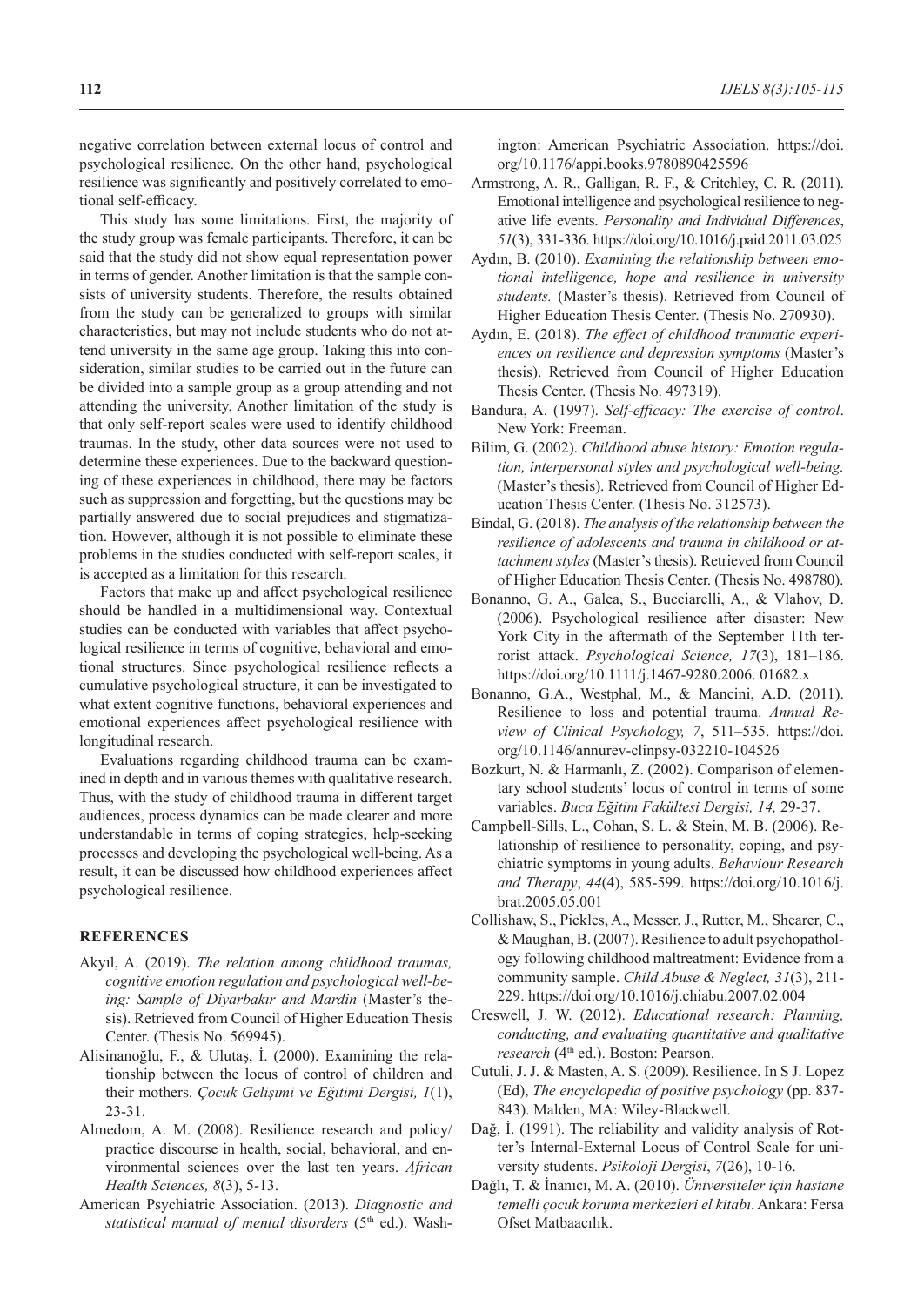- Dönmez, A. (1983). Denetim odağı (locus of control) ve çevre büyüklüğü. *Ankara Üniversitesi Eğitim Bilimleri Fakültesi Dergisi, 16*(1), 37-47. https://doi.org/10.1501/ Egifak\_0000000920
- Dönmez, A. (1985). Denetim odağı (locus of control). *Ankara Üniversitesi Eğitim Bilimleri Fakültesi Dergisi, 18*(1), 31-43. https://doi.org/10.1501/Egifak\_0000001081
- Duncan, T. S. (2013). *A study of resilience and locus of control among homeless and non-homeless adults* (Doctoral dissertation). Available from ProQuest Dissertations database. (UMI No. 3589442)
- Durak, H. (1997). *Relationship between self-esteem and locus of control levels of Ankara Vocational School students*. (Unpublished master's thesis). Gazi University, Ankara.
- Durak, M. (2002). *Predictive role of hardiness on psychological symptomatology of university students experienced earthquake* (Master's thesis). Retrieved from Council of Higher Education Thesis Center. (Thesis No. 123043).
- Field, A. (2013). *Discovering statistics using SPSS*. Canada: Sage Publication.
- Findley, M.J. & Cooper, H.M. (1983). Locus of control and academic achievement: A literature review. *Journal of Personality and Social Psychology, 44*(2), 419-427. https://doi.org/10.1037/0022-3514.44.2.419
- Finkelstein, N., Rechberger, E., Russell, L. A., VanDe-Mark, N. R., Noether, C. D., O'Keefe, M., Gould, K., Mockus, S., & Rael, M. (2005). Building resilience in children of mothers who have co-occurring disorders and histories of violence: Intervention model and implementation issues. *The Journal of Behavioral Health Services & Research, 32*(2), 141–154. https://doi. org/10.1007/BF02287263
- Fischer, G. & Riedesser P. (1999). *Lehrbuch der psychotraumatologie (Textbook of psychotraumatology)*. München: Ernst Reinhardt Verlag.
- Garmezy, N. (1993). Children in poverty: Resiliency despite risk. *Psychiatry, 56*(1), 127-136. https://doi.org/10.1080 /00332747.1993.11024627
- Gizir, C. A. (2004). *Academic resilience: An investigation of protective factors contributing to the academic achievement of eighth grade students in poverty.* (Master's thesis). Retrieved from Council of Higher Education Thesis Center. (Thesis No. 147608).
- Gizir, C. A. (2016). A literature review of studies on resilience, risk, and protective factors. *Turkish Psychological Counseling and Guidance Journal, 3*(28), 113-128.
- Heller, S. S., Larrieu, J. A., D'Imperio, R., & Boris, N. W. (1999). Research on resilience to child maltreatment: Empirical considerations. *Child Abuse & Neglect*, *23*(4), 321-338. https://doi.org/10.1016/S0145- 2134(99)00007-1
- Herman, J. L. (2015). *Trauma and recovery: The aftermath of violence--from domestic abuse to political terror.* New York, NY: Basic Books.
- Holaday, M. & McPhearson, R. W. (1997). Resilience and severe bums. *Journal of Counseling & Development, 75*(5), 346-356. https://doi.org/10.1002/j.1556-6676.1997. tb02350.x
- Hornor, G. (2017). Resilience. *Journal of Pediatric Health Care, 31*(3), 384-390. https://doi.org/10.1016/j.pedhc.2016.09.005
- Karaırmak, Ö. & Çetinkaya Siviş, R. (2011). The effect of self-esteem and locus of control on resilience: The mediating role of affects*. Turkish Psychological Counseling and Guidance Journal, 4*(35), 30-43.
- Kieffer, C. H. (1984). Citizen empowerment: A developmental perspective. In J. Rappaport & R. Hess (Eds.), *Studies in empowerment: Steps toward understanding and action* (pp. 9-36). New York, NY: Hawthorne Press.
- Kirk, B. A., Schutte, N. S., & Hine, D. W. (2008). Development and preliminary validation of an emotional self-efficacy scale. *Personality and Individual Differences*, *45*(5), 432-436. https://doi.org/10.1016/j. paid.2008.06.010
- Kirk, B. A., Schutte, N. S., & Hine, D. W. (2011). The effect of an expressive-writing intervention for employees on emotional self-efficacy, emotional intelligence, affect, and workplace incivility. *Journal of Applied Social Psychology*, *41*(1), 179-195. https://doi.org/10.1111/j.1559- 1816.2010.00708.x
- Klag, S. & Bradley, G. (2004). The role of hardiness in stress and illness: An exploration of the effect of negative affectivity and gender. *British Journal of Health Psychology, 9*(2), 137-161. https://doi. org/10.1348/135910704773891014
- Küçük, T. (2019). *Childhood abuse history: Emotion regulation, psychological adjustment and resilience in late adolescence*. (Master's thesis). Retrieved from Council of Higher Education Thesis Center. (Thesis No. 564890).
- Lancaster, S. L., Melka, S. E., & Rodriguez, B. F. (2009). An examination of the differential effects of the experience of DSM-IV defined traumatic events and life stressors. *Journal of Anxiety Disorders, 23*(5) 711–717. https:// doi.org/10.1016/j.janxdis.2009.02.010
- Liu, Y., Wang, Z., & Lü, W. (2012). Resilience and affect balance as mediators between trait emotional intelligence and life satisfaction. *Personality and Individual Differences, 54*(7), 850-855. https://doi.org/10.1016/j. paid.2012.12.010
- Luthar, S. S. (2006). Resilience in development: A synthesis of research across five decades. In D. C. Cicchetti (Ed.), *Developmental psychopathology: risk, disorder and adaptation* (2nd ed., Vol. 3, pp. 739– 795). Hoboken: John Wiley and Sons. https://doi. org/10.1002/9780470939406.ch20
- Luthar, S.S, Cicchetti, D., & Becker, B. (2000). The construct of resilience: A critical evaluation and guidelines for future work. *Child Development, 71*(3), 543-562. https://doi.org/10. 1111/1467-8624.00164
- MacDermid, S. M., Samper, R., Schwarz, R., Nishida, J., & Nyaronga, D. (2008). Understanding and promoting resilience in military families, In: Military Family Research Institute. Available at: http:// www.mfri.purdue. edu/content.asp?tid02&id08
- Maddi, S. R. & Hightower, M. (1999). Hardiness and optimism as expressed in coping patterns. *Consulting Psy-*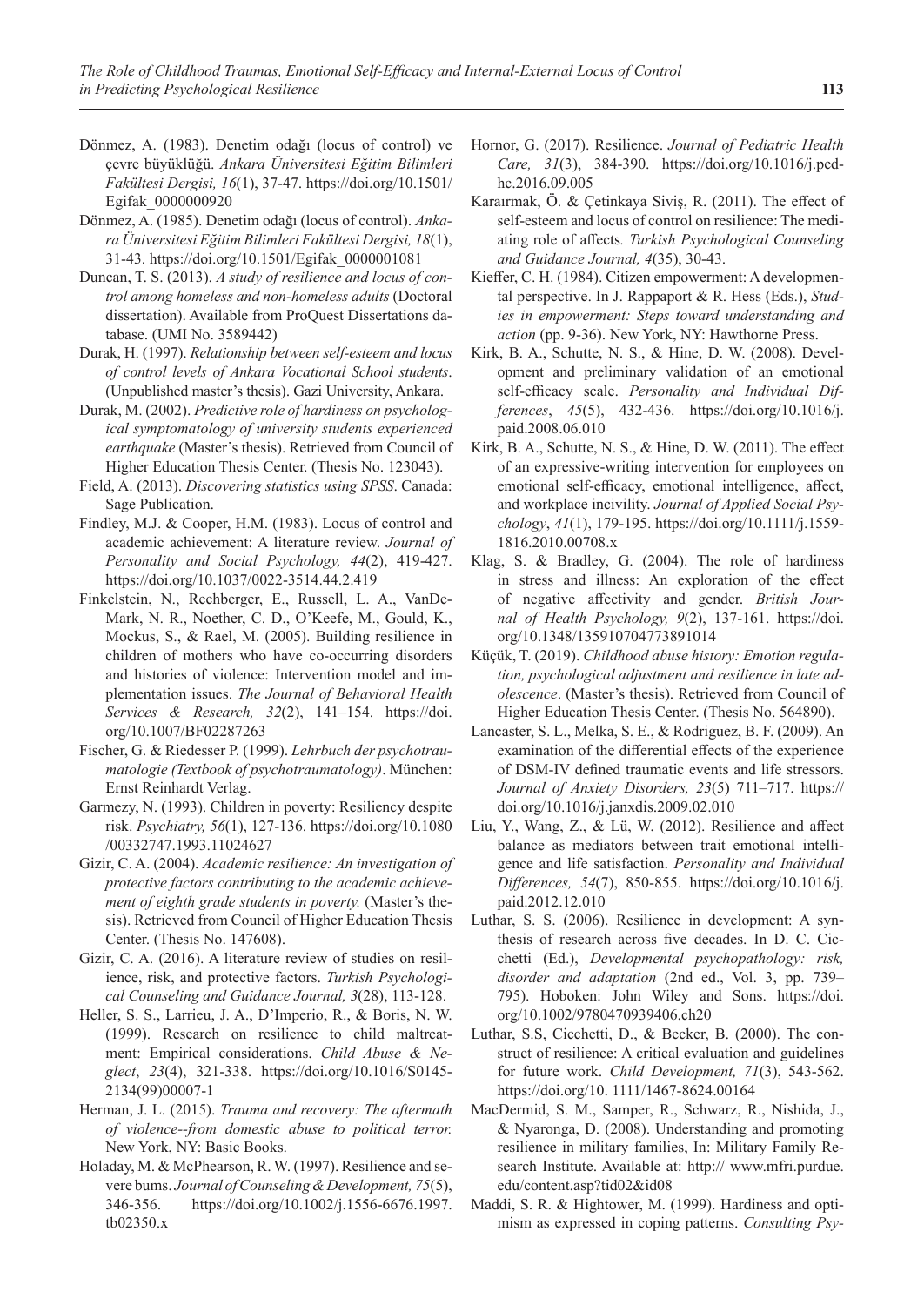*chology Journal: Practice and Research, 51*(2), 95-105. https://doi.org/10.1037/1061-4087.51.2.95

- Maddi, S. R. & Khoshaba, D. M. (1994). Hardiness and mental health. *Journal of Personality Assessment, 63*(2), 265-274. https://doi.org/10.1207/s15327752jpa6302\_6
- Maier, M. F., Vitiello, V. E., & Greenfield, D. B. (2012). A multilevel model of child-and classroom-level psychosocial factors that support language and literacy resilience of children in Head Start. *Early Childhood Research Quarterly, 27*(1), 104-114. https://doi.org/10.1016/j. ecresq.2011.06.002
- Malak, K. (2011). *University students' self-lift power with heads of the relationship between emotional.* (Master's thesis). Retrieved from Council of Higher Education Thesis Center. (Thesis No. 280622).
- Masten, A. S. (2001). Ordinary magic: Resilience processes in development. *American Psychologist, 56*(3), 227– 238. https://doi.org/10.1037/0003-066X.56.3.227
- Masten, A. S., Wang, M. C., & Gordon, E. W. (1994). Resilience in individual development: Successful adaptation despite risk and adversity. In M. Wang & E. Gordon (Eds.), *Educational Resilience in Inner-City America: Challenges and Prospects* (pp. 3-25). Lawrance Erlbaum.
- McGloin, J. M. & Widom, C. S. (2001). Resilience among abused and neglected children grown up. *Development and Psychopathology, 13*(4) 1021- 1038. https://doi. org/10.1017/S095457940100414X
- McIntyre, T. C. (1984). The relationship between locus of control and teacher burnout. *British Journal of Educational Psychology, 54*(2) 235-238. https://doi. org/10.1111/j.2044-8279.1984.tb02585.x
- Moeller, T.P., Bachmann, G.A., & Moeller, J.R. (1993). The combined effects of physical, sexual, and emotional abuse during childhood: Long-term health consequences for women. *Child Abuse & Neglect*, *17*(5), 623-640. https://doi.org/10.1016/0145-2134(93)90084-I
- Mulholland, D. J., Watt, N. F., Philpott, A., & Sarlin, N. (1991). Academic performance in children of divorce: Psychological resilience and vulnerability. *Psychiatry, 54*(3), 268-280. https://doi.org/10.1080/ 00332747.1991.11024556
- Muris, P. (2002). Relationships between self-efficacy and symptoms of anxiety disorders and depression in abnormal adolescent sample. *Personality and Individual Differences, 32*(2), 337–348. https://doi.org/10.1016/ S0191-8869(01)00027-7
- Ören, N. (1991). Relationships between locus of control and self-acceptance. *Turkish Psychological Counseling and Guidance Journal, 1*(2), 20-28.
- Özözen-Danacı, M., & Pınarcık, Ö. (2017). Examining the effect of preservice teachers' resilience and hope for the future on emotional intelligence. *International Journal of Eurasia Social Sciences, 5*(29), 1054-1070.
- Pearson, M., & Wilson, H. (2008). Using expressive counselling tools to enhance emotional literacy, emotional wellbeing and resilience: Improving therapeutic outcomes with expressive therapies. *Counselling, Psychotherapy, and Health, 4*(1), 1-19.
- Peth-Pierce, R. (2000). *A good beginning: Sending America's children to school with the social and emotional competence they need to succeed*. Chapel Hill, NC: The Child Mental Health Foundations and Agencies Network.
- Petrides, K. V. & Furnham, A. (2001). Trait emotional intelligence: Psychometric investigation with reference to established trait taxonomies. *European Journal of Personality*, *15*(6), 425-448. https://doi.org/10.1002/ per.416
- Petrides, K. V. & Furnham, A. (2003). Trait emotional intelligence: Behavioral validation in two studies of emotion recognition and reactivity to mood induction. *European Journal of Personality*, *17*(1), 39-57. https://doi. org/10.1002/per.466
- Polat, O. (2001). *Çocuk ve şiddet [Child and violence]*. İstanbul: Der Yayınları.
- Rees, P. (2013). The mental health, emotional literacy, cognitive ability, literacy attainment and 'resilience' of 'looked after children': A multidimensional, multiple‐ rater population based study. *British Journal of Clinical Psychology, 52(*2), 183-198. https://doi.org/10.1111/ bjc.12008
- Southwick, S., Charney, D., Friedman, M., & Litz B. (2011). *Resilience and mental health: Challenges across the lifespan*. Cambridge, UK: Cambridge University Press. https://doi.org/10.1017/CBO9780511994791
- Stack-Cutler, H. L., Parrila, R. K., & Torppa, M. (2015). Using a multidimensional measure of resilience to explain life satisfaction and academic achievement of adults with reading difficulties. *Journal of Learning Disabilities, 48*(6), 646-657. https://doi. org/10.1177/0022219414522705
- Şahin, F. (2009). Physical, sexual and emotional abuse of the child: Forensic Medicine Institute experience. (İstanbul Tabip Odası Çocuk Hakları Komisyonu, Yay. Haz.). *Çocuk ve şiddet çalıştayı.* (pp. 24-26). İstanbul: Golden Print.
- Şar, V., (2009). Dissociative identity disorder: A psychopathology associated with childhood mental traumas. *Klinik Gelişim, 22*(4), 26-33.
- Şar, V. & Özturk, E. (2007). Functional dissociation of the self: A socio-cognitive approach to trauma and dissociation. *Journal of Trauma & Dissociation, 8*(4), 69-89. https://doi.org/10.1300/J229v08n04\_05
- Şar, V., Öztürk, E., & İkikardeş, E. (2012). Validity and reliability of the Turkish version of childhood trauma questionnaire. *Turkiye Klinikleri Journal of Medical Sciences*, *32*(4), 1054-1063. https://doi.org/10.5336/ medsci.2011-26947
- Tabachnick, B. G. & Fidell, L. S. (2013). *Using multivariate statistics* (6<sup>th</sup> ed.). Pearson.
- Taner, Y. & Gökler, B. (2004). Child abuse and neglect: Psychiatric aspects. *Acta Medica, 35*(2), 82-86. Retrieved from https://actamedica.org/index.php/actamedica/article/view /188
- Totan, T., İkiz, E., & Karaca, R. (2010). The adaptation of the emotional self-efficacy scale to Turkish university students and the examination of the psychometric char-